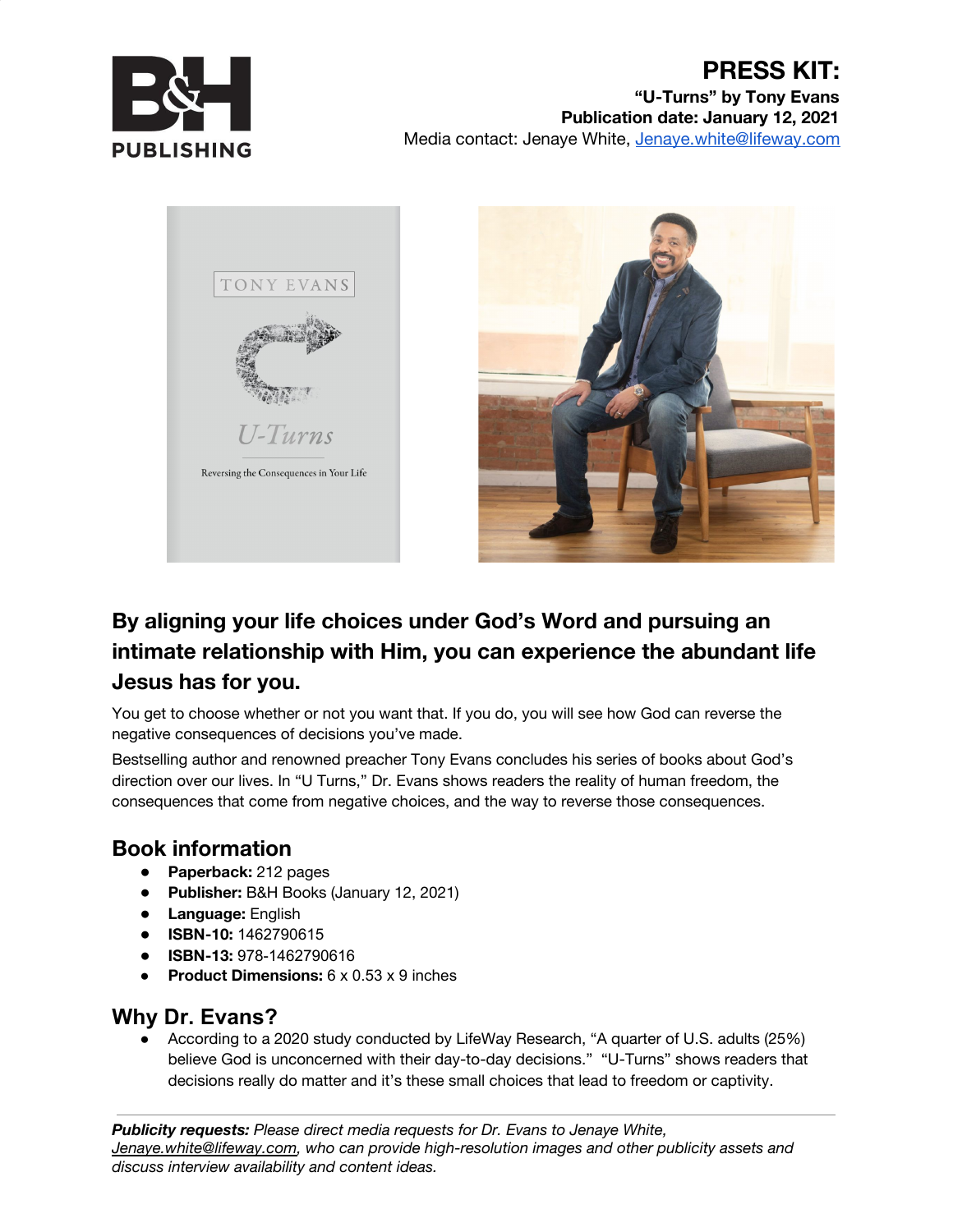

- Dr. Tony Evans is one of the country's most respected leaders in evangelical circles.
- For the past 40 years, Dr. Evans has served as the senior pastor of Oak Cliff Bible Fellowship, a church with more than 10,000 members and over 100 ministries.
- In time of immense uncertainty, Dr. Evans points readers to the most trustworthy roadmap to navigate these times: God's word.
- Dr. Evans has written more than 100 books, booklets, and bible studies including the companions to this series on God's direction: "Detours" and "Pathways."

### **About Dr. Evans**

**Dr. Tony Evans** is the founder and senior pastor of Oak Cliff Bible Fellowship in Dallas, is founder and president of The Urban Alternative, served as chaplain of the NBA's Dallas Mavericks and the NFL's Dallas Cowboys, and is author of over one hundred books, booklets, and Bible studies. The first African American to earn a doctorate of theology from Dallas Theological Seminary, he has been named one of the 12 Most Effective Preachers in the English Speaking World by Baylor University. Dr. Evans holds the honor of writing and publishing the first full-Bible commentary and study Bible by an African American. His radio broadcast, The Alternative with Dr. Tony Evans, can be heard on more than 1,400 US outlets daily and in more than 130 countries. Dr. Evans launched the Tony Evans Training Center in 2017, an online learning platform providing quality seminary-style courses for a fraction of the average cost. Their vision is to increase biblical literacy and to advance God's kingdom agenda among lay people and Christian leaders who cannot afford or find the time for formal ongoing education.

### **Q&A with Dr. Evans**

#### **What prompted you to write this book?**

"U-Turns" is the third in a series of books that I have written. In "Detours," we see how God goes around the block to get us where he wants us to be. Then, in "Pathways," we see the trek that God took Esther on in his providence to save a people. So this is the third book in that trilogy. "U-Turns" shows people who are facing negative circumstances and consequences for past sins how God can take messes and turn them into miracles. God can hit a bull's eye with a crooked stick, and he can reverse things that have negatively impacted us and still use it for our good and his glory.

#### **Where did the title, "U-Turns," come from?**

People do a U-turn when they discover they're going in the wrong direction and need to go the other way. They have to turn around and reverse their direction. A need for reversal is where the concept of U-turn came from.

#### How do you hope this book will speak into people's lives given what's been going on the past six **months to a year?**

We're facing multiple pandemics—medical, relational, racial, social, judicial, political—one on top of another, and I believe that God has allowed this to get our attention, particularly the attention of the church. He's calling the church to a reversal. He's calling the culture to one, but that has to be led by the

*Publicity requests: Please direct media requests for Dr. Evans to Jenaye White, [Jenaye.white@lifeway.com,](mailto:Jenaye.white@lifeway.com) who can provide high-resolution images and other publicity assets and discuss interview availability and content ideas.*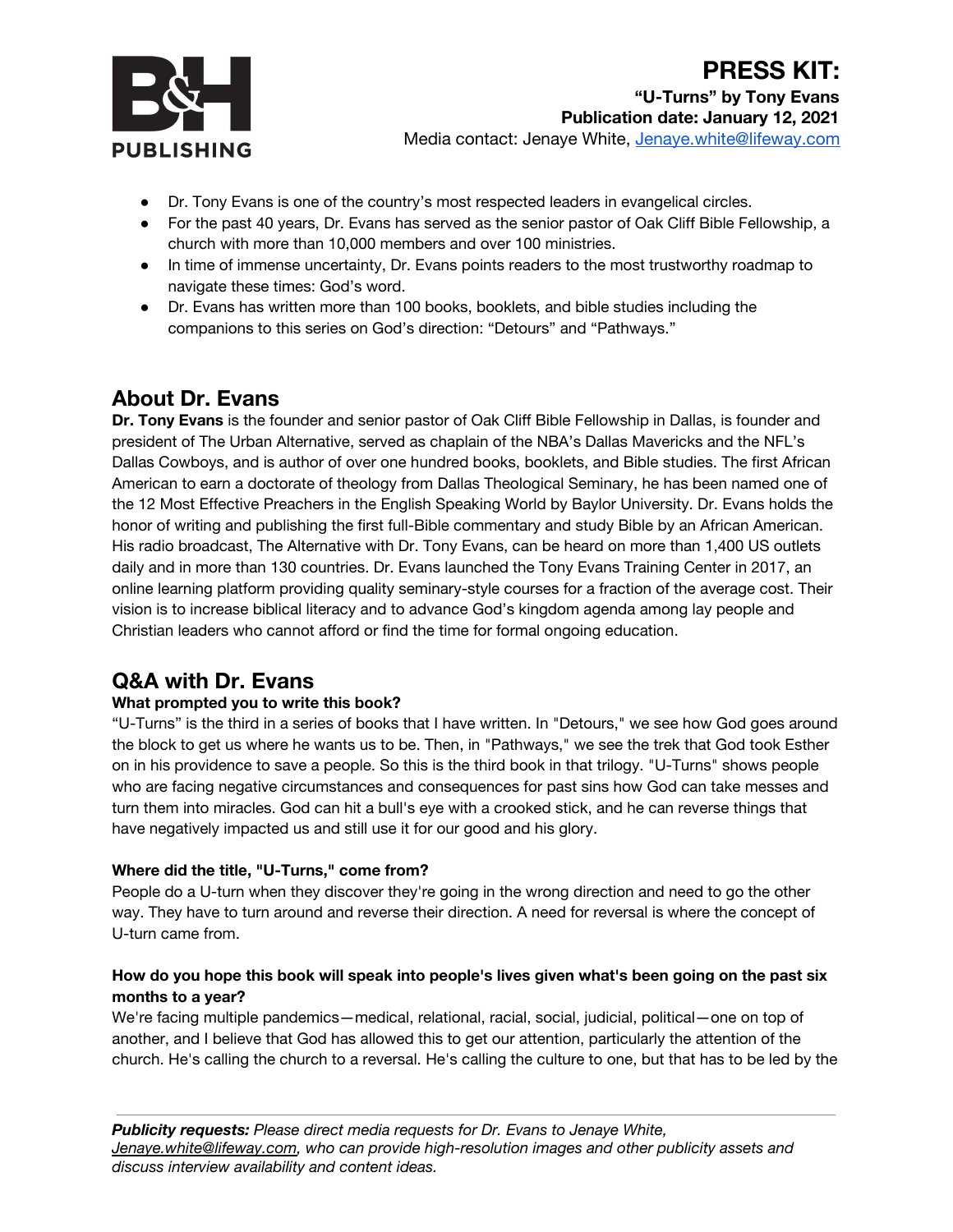

church because God won't skip the church house to fix the White House. So, if we as God's people can do a U-turn, then maybe we will see the culture, likewise, turn to where it's supposed to be.

#### **How has this topic resonated in your own life, and do you have any pivotal moments as an example where you had to make a U-turn?**

Yes, I've gone through a great series of losses in my own life with the loss of my father, my mother, my brother, my sister, my sister's husband, two nieces, my daughter's mother-in-law—all of that has happened in a very brief period of time. And so, it has forced me to refocus on life's priorities. In our ministry, we are looking at how to prioritize God's work in light of COVID-19. So, I'm rethinking many things lately because of cultural and personal circumstances.

#### **This book focuses on the life of Moses to teach through U-turns. How do you hope people learn about U-turns through studying the story of Moses?**

Moses is a great person to study because he spends the first 40 years of his life living large. He makes a mistake, a miscalculation, and he spends the next 40 years of his life shepherding sheep. So he gets demoted due to a decision that he made. But through an encounter with a burning bush, God reuses him again to set his people free.

So even though you've made bad decisions that have led to extended bad consequences, God still can show you a burning bush and still make use of your life. So, Moses' story gives hope in the midst of crisis, failure and discontentment.

#### Who did you have in mind when you wrote this book? And can anyone at any point in their life **make a U-turn?**

Absolutely. I had in mind anybody who is experiencing negative repercussions from past decisions—and there's hardly anybody alive who can't identify with that to some degree. So, this book is for anyone, who, when you look back through the rear-view mirror, you wish you could have a do-over. You can't have a do-over, but what you can do is see God meet you where you are and still make up the years the locusts ate (Joel 2:25).

#### **You also preached a sermon series a couple of years ago on U-turns. What kind of response did you hear from that sermon series and the big things that people got out of that?**

A lot of people were just so grateful that they found themselves in one of the topics. They found themselves in situations they regretted, and this let them know that if they're still here and they're still willing to follow God, there's still hope for productivity, usefulness, forgiveness and reconciliation. Their past doesn't have to determine their future.

You can go a long way with hope. Hope is a joyful expectation about the future. So they got a lot of hope out of that sermon series, which the book is based upon. I got hope while I was preaching it, and they got hope while they were hearing it.

#### **What do you hope that readers take away from the book and do you hope for any action steps that they will take after reading it?**

*Publicity requests: Please direct media requests for Dr. Evans to Jenaye White, [Jenaye.white@lifeway.com,](mailto:Jenaye.white@lifeway.com) who can provide high-resolution images and other publicity assets and discuss interview availability and content ideas.*